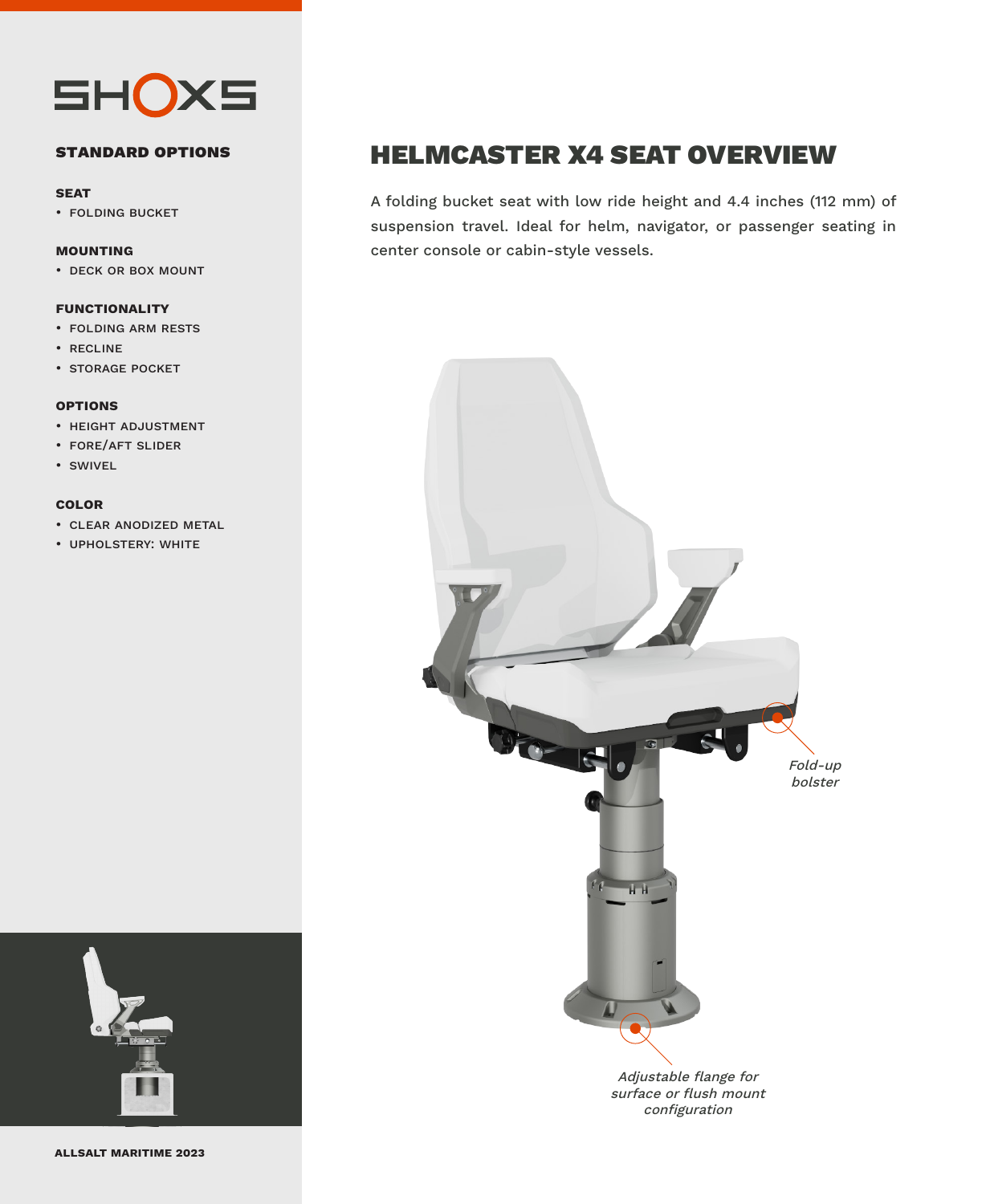# HELMCASTER X4



### SPECIFICATIONS: SHOXS HELMCASTER X4

| <b>SUSPENSION TRAVEL</b> | 112 mm / 4.4 in                                              |  |
|--------------------------|--------------------------------------------------------------|--|
| <b>BASE WEIGHT</b>       | 32 kg / 70 lb                                                |  |
| <b>MATERIAL</b>          | Fiber reinforced composite, 316 SS, anodized aluminum        |  |
| <b>UPHOLSTERY</b>        | Waterproof Marine Vinyl, UV Stable and Mold Resistant, White |  |
| <b>MOUNTING</b>          | Deck, Box                                                    |  |